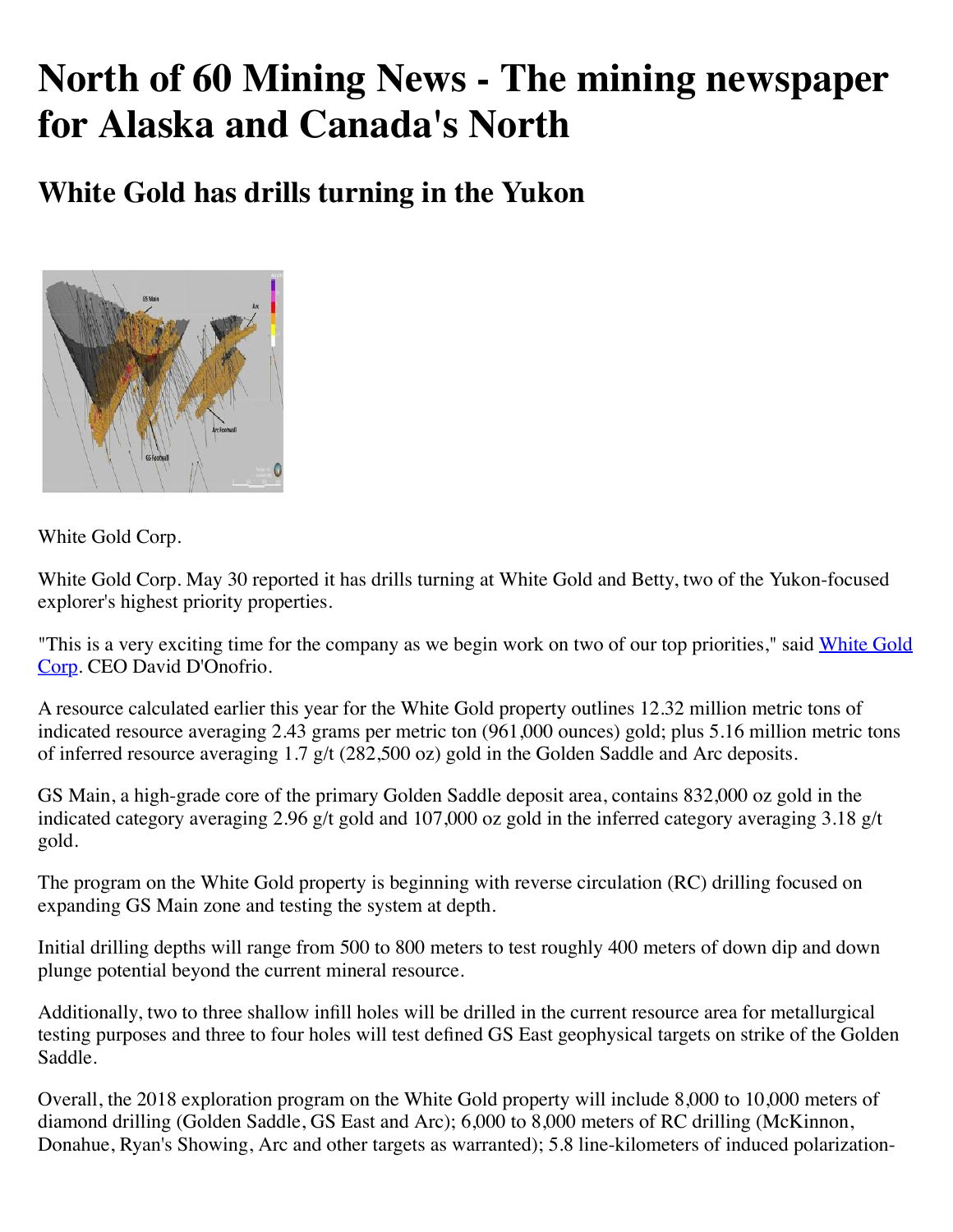resistivity geophysics (Donahue and conceptual target areas); 300 bedrock-soil samples using a GT Probe designed by [GroundTruth Exploration;](https://www.miningnewsnorth.com/search/GroundTruth_Exploration) and 3,000 soil samples.

White Gold Corp. also has a rotary air blast (RAB) drill testing Betty, an earlier staged gold exploration project adjacent to the eastern side of **Goldcorp** Inc.'s Coffee property.

The company said at least 10 known target areas occur at Betty over a 12-kilometer (7.5 miles) trend of anomalous gold in soils.

The highest priority gold targets at Betty are structurally-hosted, high-grade gold zones associated with the easterly extension of the Coffee Creek Fault Zone. This structure is a regionally important, first-order feature that appears to be a primary control on gold mineralization in the district. This Coffee Creek Fault Zone cuts through the central portion of the Betty property and is associated with a more than 4,000-meter-long gold-insoil trend that defines the BW, White, Grable and Ford gold targets.

Additional gold targets at Betty that resemble "Golden Saddle mineralization" occur on the western portion of the property and include the Black and Red gold trends.

A third style of gold mineralization at Betty is present at the 3,500- by 2,500-meter Mascot trend and consists of intrusion related or epithermal style of gold typified by the presence of precious and base metal mineralization.

RC drilling completed in this area in 2012 cut 13.7 meters of 7.1 g/t gold and 209 g/t silver in the Page zone; 3.1 meters of 29.8 g/t gold in the Boop zone; and 21.3 meters of 1.5 g/t gold in the Davis zone.

The 2018 exploration program at Betty will focus on testing the White, Grable, Ford, and Black targets. Additional holes will follow up on the significant historical results in the Mascot trend area.

Overall, [White Gold Corp](https://www.miningnewsnorth.com/search/White_Gold_Corp). is planning to complete upwards of 3,000 meters of drilling in 25 to 30 holes at Betty this year, with the potential for additional drilling pending initial results.

A Lidar survey is also planned for the property to help advance the current geologic interpretation and aid with planning.

White Gold Corp. said drilling is scheduled to begin on two additional White Gold District exploration properties in the coming weeks.

"Our new discovery exploration pipeline is very robust and we are optimistic about the prospects of these undrilled and under-drilled targets," said D'Onofrio.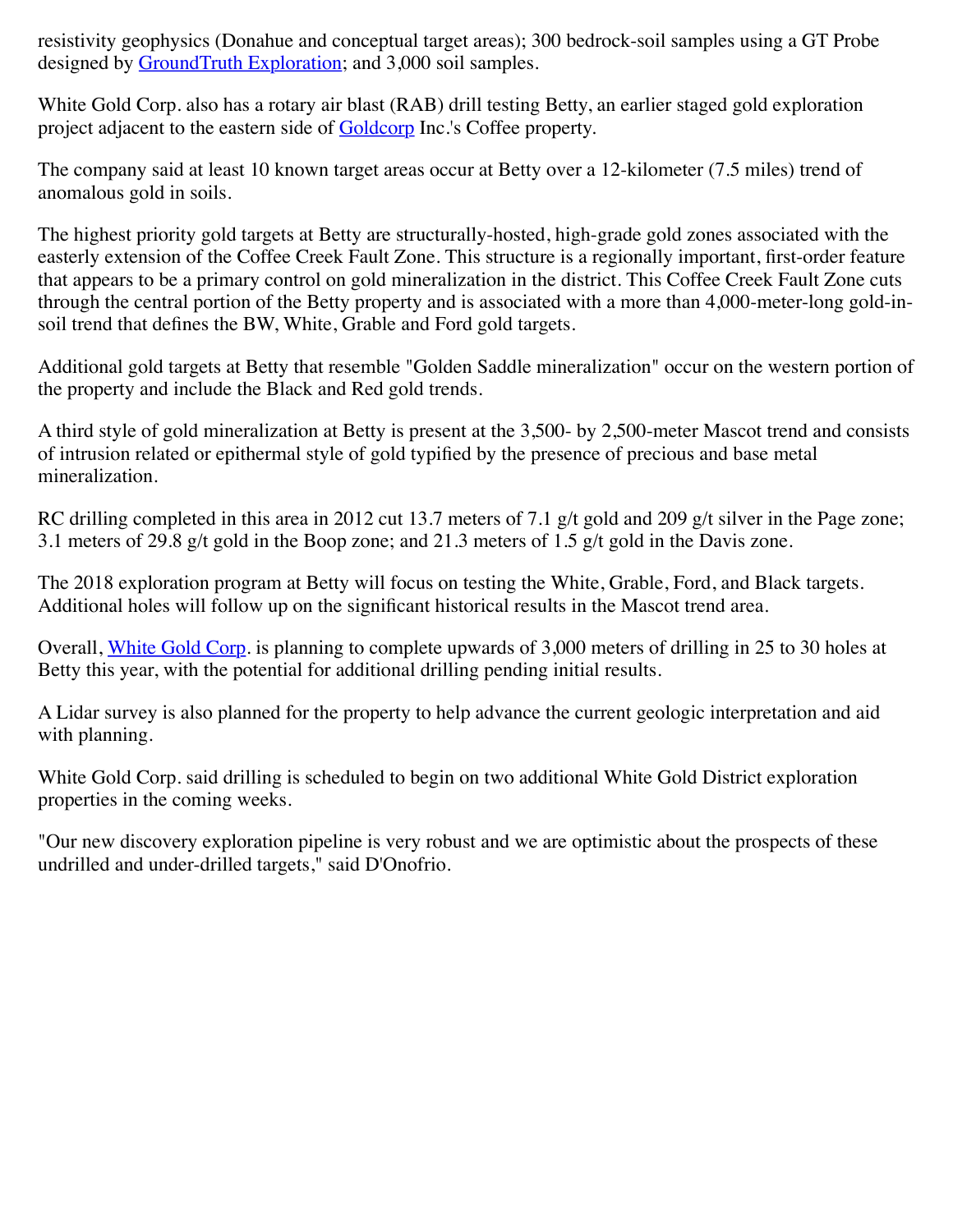

GroundTruth Exploration

White Gold Corp. plans to use a GT Probe to collect 300 bedrock-soil samples on its properties in the White Gold District.

Five rigs will be turning this season with the goal of completing 20,000 meters across six properties.

"In 2017 we performed extensive work on our regional portfolio in addition to the historical work performed to bring these targets to their current drill-ready state," the White Gold CEO added. "The drill programs have been meticulously planned leveraging updated geological models developed by our team through the utilization of new and innovative methodologies."

This year's work across the White Gold District marks the second season of the company's three-year regional exploration plan, which enjoys the financial and technical support of partners [Agnico Eagle Mines](https://www.miningnewsnorth.com/search/Agnico_Eagle_Mines) Ltd. and **Kinross Gold** Corp.

–SHANE LASLEY

## **Connect With Us**

## **North of 60 Mining News**

P.O. Box 773026 Eagle River, AK 99577-3026 Ph: (907) 726-1095